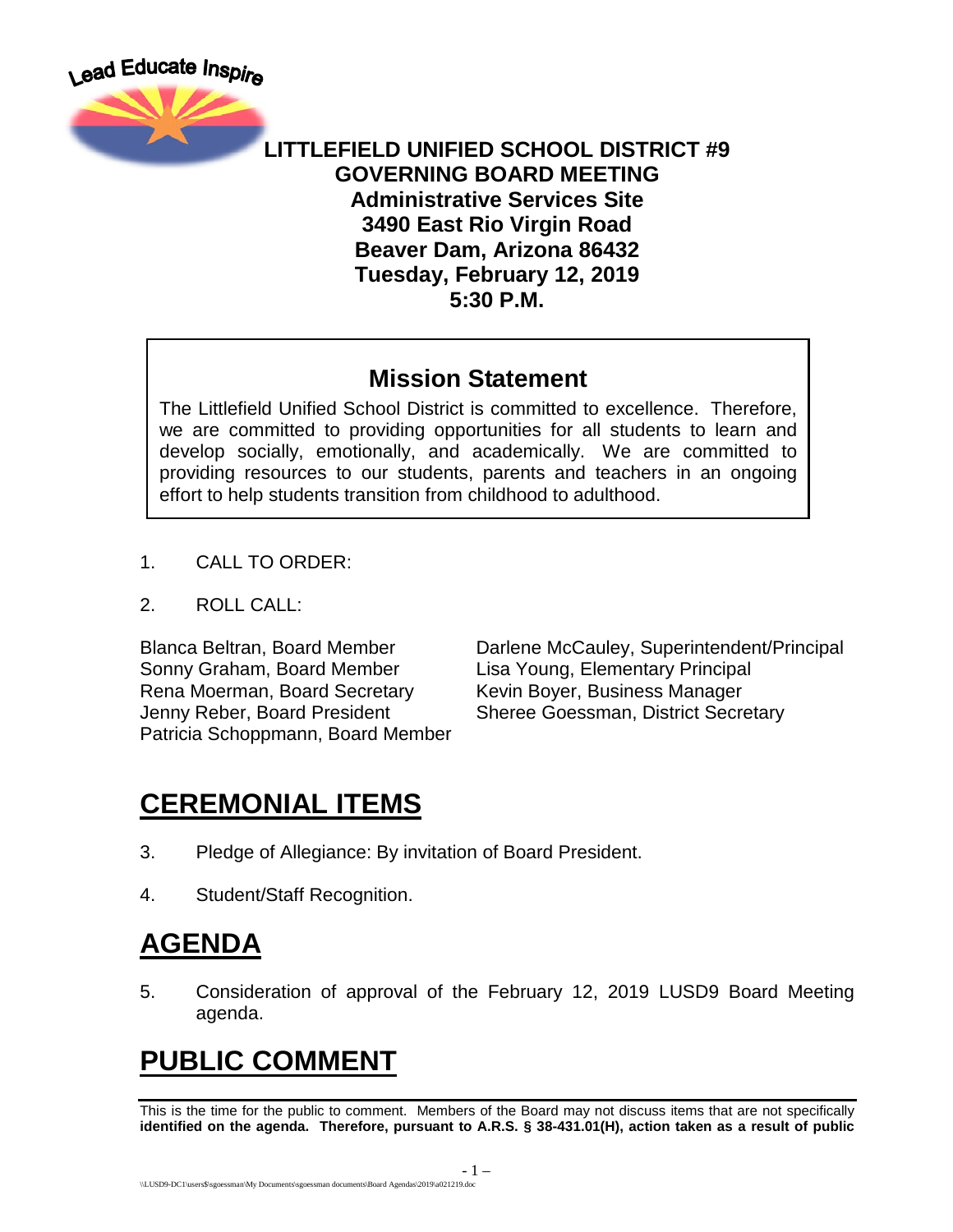

**comment** will be limited to directing staff to study the matter, responding to any criticism or scheduling the matter for further consideration and decision at a later date. (Limited to 3 minutes per person.)

6. Public Comment.

# **INFORMATION AND DISCUSSION:**

- 7. Student Council Report.
- 8. Mr. Boyer, Business Manager.
	- a. Student Activity Account Balance.
	- b. Budget Update
	- c. Food Service Financial.
	- d. Other
- 9. Mrs. Young, Elementary Principal
	- a. School Update.
	- b. Other
- 10. Mrs. McCauley, Superintendent/Principal
	- a. School Update.
	- b. ASBA Work Session February 21, 2019 at 5:00 p.m.
	- c. Recognition:
		- i. Boulevard Home Furnishings Athletic Donation
		- ii. Mesquite Gaming Art Contest Donation
	- d. Other
- 11. Board Reports.
	- a. Other
- 12. Update on Old Littlefield School.

### **CONSENT AGENDA**

Approval of Routine Orders of Business. Documentation concerning the matters on the Consent Agenda may be reviewed at the Littlefield Unified School District Office, located at 3490 East Rio Virgin Road, Beaver Dam, Arizona. Any Board Member may request an item be pulled off the agenda for further discussion.

- 13. Consideration of approval of the January 8, 2019 Regular Meeting Minutes.
- 14. Consideration of approval of Vouchers:
	- a. LUSD9 Payroll Vouchers: 15/1915 and 16/1916.
	- b. LUSD9 Vouchers: 1015 and 1016.

(Members of the public may view the content of the vouchers 24 hours prior to the board meeting in the district office.)